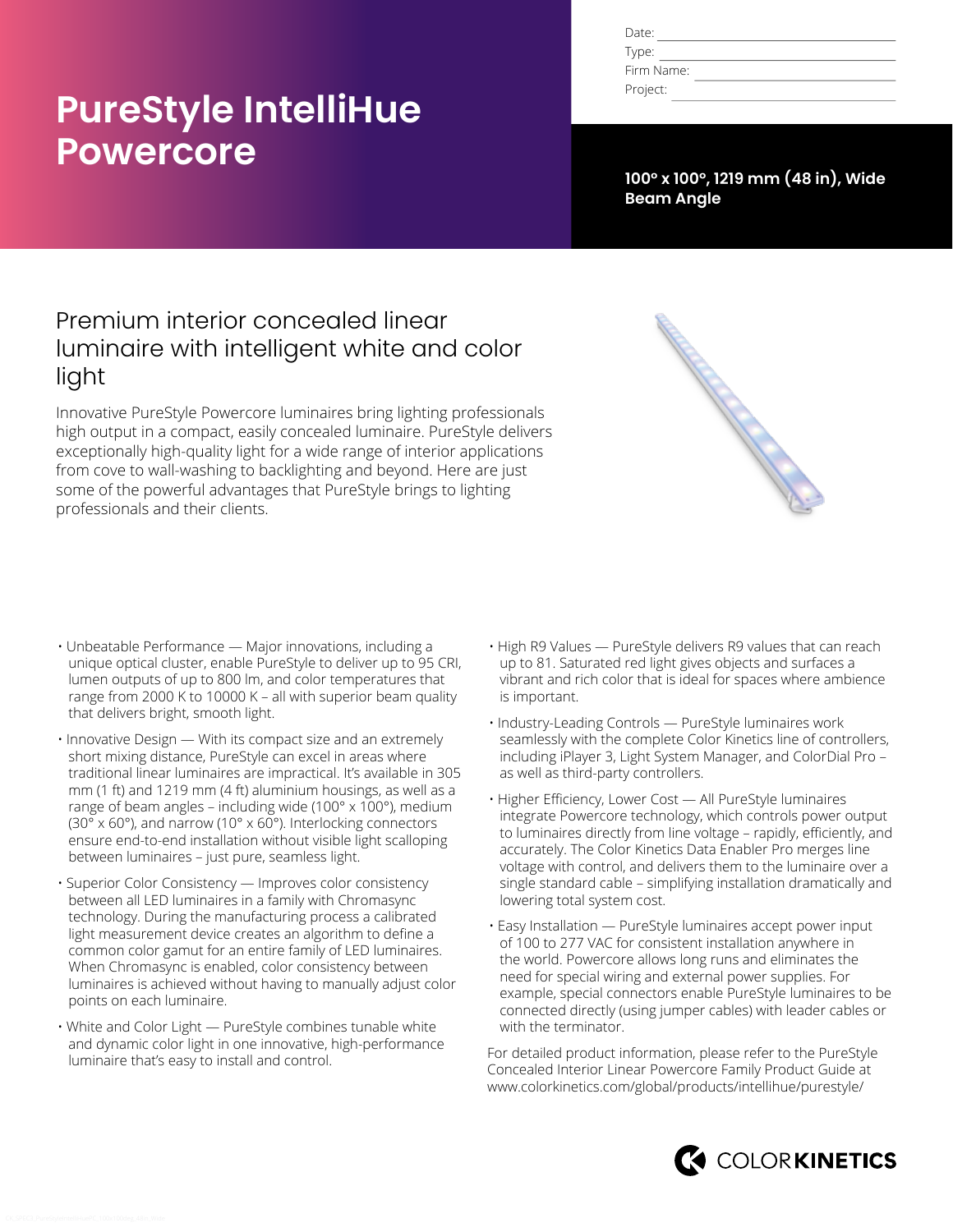## Specifications

Due to continuous improvements and innovations, specifications may change without notice.

#### **Output**

| Beam Angle                 | $100^\circ \times 100^\circ$ |
|----------------------------|------------------------------|
| Lumens 2700 K <sup>t</sup> | 2,860                        |
| Lumens 4000 K*             | 2,644                        |
| Efficacy (lm/W) 2700 K     | 55                           |
| Efficacy (lm/W) 4000 K     | 55                           |
| <b>CRI 2700 K</b>          | 92.9                         |
| CRI 4000 K                 | 93.8                         |
| CRI R9 2700 K              | 84.2                         |
| CRI R9 4000 K              | 70                           |

### **Electrical**

| Input Voltage                          | 100 to 277 VAC, auto-ranging, 50/60 Hz |                      |      |
|----------------------------------------|----------------------------------------|----------------------|------|
| Power Consumption                      |                                        |                      | 52 W |
| (Maximum at full output, steady state) |                                        |                      |      |
| Power Factor                           |                                        | 0.9 @ 100 to 240 VAC |      |
| Power Factor                           |                                        | 0.85 @ 277 VAC       |      |
|                                        |                                        |                      |      |

*For Surge Protection Requirements for LED Lighting Systems, please refer to www.colorkinetics.com/KB/surge-protection.*

#### **Control**

| Interface |  |
|-----------|--|
|-----------|--|

Data Enabler Pro (DMX or Ethernet)

#### **Control System**

Color Kinetics full range of controllers, including Light System Manager, Video System Manager Pro, iPlayer 3, Antumbra iColor Keypad, and ColorDial Pro, or third-party controllers

| Remote Monitoring & Management | ActiveSite Ready, works with |
|--------------------------------|------------------------------|
|                                | Interact Landmark            |

#### **Lumen Maintenance**

| Threshold <sup>§</sup> | Ambient<br>Temperature | Reported | Calculated |
|------------------------|------------------------|----------|------------|
| $_{\mathsf{L}_{90}}$   | $25^{\circ}$ C         | 13,000   | 13,000     |
|                        | 50 °C                  | 13,000   | 13,000     |
| $L_{80}$               | $25^{\circ}$ C         | 28,600   | 28,600     |
|                        | 50 °C                  | 28,600   | 28,600     |
| $L_{70}$               | $25^{\circ}$ C         | 46,100   | 46,100     |
|                        | 50 °C                  | 46,100   | 46,100     |
| $L_{50}$               | $25^{\circ}$ C         | > 54,000 | 90,300     |
|                        | 50 °C                  | > 54,000 | 90,300     |

#### **Physical**

| Dimensions              | $50 \times 1212.5 \times 40$ mm (1.97 x 47.75 x 1.57 in)    |  |  |  |  |
|-------------------------|-------------------------------------------------------------|--|--|--|--|
|                         | (Height x Width x Depth)                                    |  |  |  |  |
| Weight                  | $1.8 \text{ kg} (4.2 \text{ lb})$                           |  |  |  |  |
| <b>Housing Material</b> | Extruded anodized aluminium, white powder-<br>coated finish |  |  |  |  |
| Lens                    | Polycarbonate                                               |  |  |  |  |
| Luminaire Connections   | Integral male/female connectors                             |  |  |  |  |

#### **Temperature Ranges**

-20 to 50 °C (-4 to 122 °F) Operating -20 to 50 °C (-4 to 122 °F) Startup -40 to 80 °C (-40 to 176 °F) Storage

#### **Luminaire Run Lengths**

**Humidity** 

To calculate luminaire run lengths and total power consumption for your specific installation, download the Configuration Calculator from www.colorkinetics.com/support/install\_tool/

#### **Certification and Safety**

| Approbation | UL/cUL, FCC Class B, CE, PSE, COC, RCM |
|-------------|----------------------------------------|
| Environment | Dry/Damp Location, IP20                |



\* Correlated color temperature (CCT) complies with ANSI C78.377-2008 for the chromaticity of solid state lighting products.

† 305 mm (1 ft) lumen output measurements comply with IES LM-79-08 testing procedures. 1219 mm (4 ft) measurements are estimated based on the 305 mm (1 ft) measurements.

§ Lxx = 50% lumen maintenance (when light output drops below 50% of initial output). All values are given at B10, or the median value where 90% of the LED population is better than the reported or calculated lumen maintenance measurement.

¶ Lumen maintenance figures are based on lifetime prediction graphs supplied by LED source manufacturers. Whenever possible, figures use measurements that comply with IES LM-80-08 testing procedures. In accordance with TM-21-11, Reported values represent the interpolated value based on six times the LM-80-08 total test duration (in hours). Calculated values represent time durations that exceed six times the total test duration.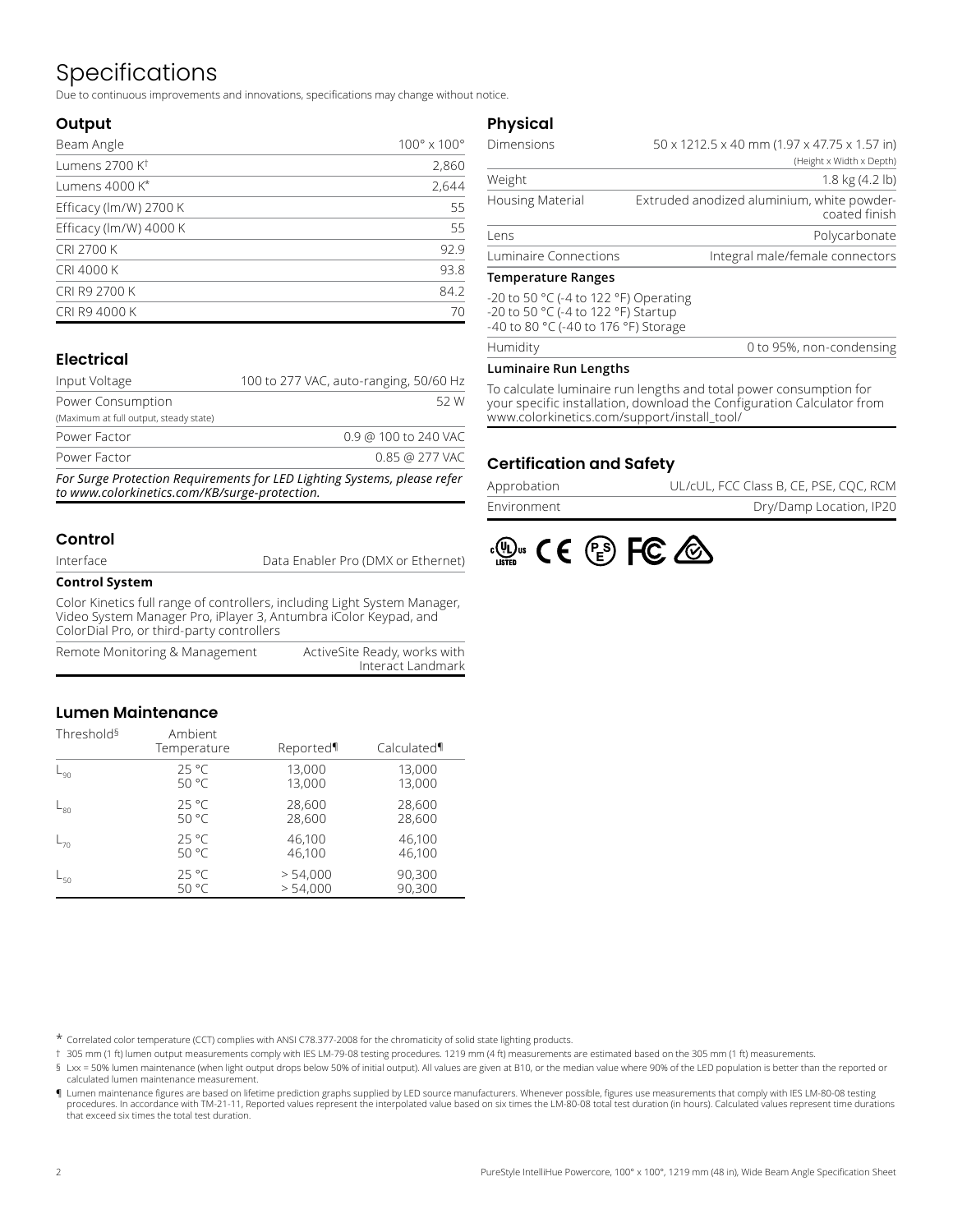### Dimensions



### Photometrics, 2700 K, 100° x 100°, 305 mm (12 in)

Photometric data is based on test results from an independent NIST traceable testing lab. IES data is available at [www.colorkinetics.com/support/ies.](http://www.colorkinetics.com/support/ies)

| Beam Angle             | $100^{\circ}$ x $100^{\circ}$ |      |
|------------------------|-------------------------------|------|
| I FD.                  | 2700 K                        | 100° |
| Lumens 2700 K          | 715                           |      |
| Efficacy (lm/W) 2700 K |                               |      |
|                        |                               |      |

**Polar Candela Distribution**



#### **Zonal Lumen**

| Zone       | Lumens | % Luminaire |
|------------|--------|-------------|
| $0 - 30$   | 223.7  | 31.5%       |
| $0 - 40$   | 356.5  | 50.2%       |
| $0 - 60$   | 581.2  | 81.9%       |
| $0 - 90$   | 694.9  | 97.9%       |
| 60-90      | 113.7  | 16.0%       |
| $70 - 100$ | 50.8   | 7.2%        |
| $90 - 120$ | 9.6    | 1.4%        |
| $90 - 180$ | 14.8   | 2.1%        |
| $0 - 180$  | 709.8  | 100.0%      |

**Illuminance at Distance** Center Beam fc 2 ft 4 ft 6 ft 8 ft 10 ft 12 ft 74 fc 19 fc 8 fc 5 fc 3 fc 2 fc 4.4 ft 8.7 ft 13.1 ft 17.5 ft 21.9 ft 26.2 ft 4.3 ft 8.5 ft 12.8 ft 17.0 ft 21.3 ft 25.6 ft 17.2 ft (5.2 m) Vert. Spread: 95.1º<br>1 fc maximum distance Israel: 93.6º 1 fc maximum distance

**Coefficients of Utilization - Zonal Cavity Method**

|                |                 |                             |    |                     |                             |                     |    |                     |                                    |          | Effective Floor Cavity Reflectance: 20% |          |              |                             |    |                             |          |
|----------------|-----------------|-----------------------------|----|---------------------|-----------------------------|---------------------|----|---------------------|------------------------------------|----------|-----------------------------------------|----------|--------------|-----------------------------|----|-----------------------------|----------|
| RCC %:         |                 |                             | 80 |                     |                             |                     | 70 |                     |                                    | 50       |                                         | 30       |              |                             | 10 |                             | $\Omega$ |
|                | RW %:70 50 30 0 |                             |    |                     |                             | 70 50 30 0          |    |                     |                                    | 50 30 20 |                                         | 50 30 20 |              | 50 30 20                    |    |                             | $\Omega$ |
|                | RCR:            |                             |    |                     |                             |                     |    |                     |                                    |          |                                         |          |              |                             |    |                             |          |
| $\Omega$       |                 | 1.19 1.19 1.19 1.19         |    |                     |                             | 1.16 1.16 1.16 0.98 |    |                     | 1.10 1.10 1.10                     |          | 1.05 1.05 1.05                          |          |              |                             |    | 1.00 1.00 1.00 0.98         |          |
| 1              |                 | 1.09 1.05 1.01 0.97         |    |                     |                             |                     |    | 1.06 1.02 0.99 0.84 | 0.98 0.95 0.92                     |          | 0.93 0.91 0.89                          |          |              |                             |    | 0.89 0.88 0.86 0.84         |          |
| $\mathfrak{D}$ |                 | 1.00 0.92 0.86 0.80         |    |                     | 0.97 0.90 0.84 0.72         |                     |    |                     | 0.86 0.81 0.77                     |          | $0.83$ $0.79$ $0.75$                    |          |              |                             |    | 0.79 0.76 0.73 0.71         |          |
| 3              |                 | 0.92 0.82 0.74 0.68         |    |                     | 0.89 0.80 0.73 0.62         |                     |    |                     | 0.77 0.71 0.66                     |          | 0.740.690.64                            |          |              |                             |    | 0.71 0.67 0.63 0.61         |          |
| 4              |                 | 0.84 0.73 0.65 0.58         |    |                     |                             |                     |    | 0.82 0.72 0.64 0.54 | 0.69 0.62 0.57                     |          | 0.660.600.56                            |          |              |                             |    | $0.64$ $0.59$ $0.55$ $0.53$ |          |
| 5              |                 | 0.78 0.66 0.57 0.51         |    |                     | 0.76 0.64 0.56 0.48         |                     |    |                     | $0.62$ $0.55$ $0.50$               |          | $0.60$ $0.54$ $0.49$                    |          |              | $0.58$ $0.53$ $0.48$ $0.46$ |    |                             |          |
| 6              |                 | $0.72$ $0.59$ $0.51$ $0.45$ |    |                     | $0.70$ $0.58$ $0.50$ $0.43$ |                     |    |                     | 0.560.490.44                       |          | 0.550.480.43                            |          |              |                             |    | $0.53$ $0.47$ $0.43$ $0.41$ |          |
| $\overline{7}$ |                 | 0.67 0.54 0.46 0.40         |    |                     | 0.65 0.53 0.45 0.38         |                     |    |                     | $0.51$ $0.44$ $0.39$               |          | 0.50 0.43 0.39                          |          |              | 0.48 0.43 0.38 0.36         |    |                             |          |
| 8              |                 | 0.63 0.50 0.41 0.36         |    |                     | 0.61 0.49 0.41 0.34         |                     |    |                     | $0.47$ $0.40$ $0.35$               |          | $0.46$ $0.40$ $0.35$                    |          |              |                             |    | 0.45 0.39 0.35 0.33         |          |
| 9              |                 | 0.59 0.46 0.38 0.32         |    |                     | 0.57 0.45 0.37 0.31         |                     |    |                     | $0.44$ $0.37$ $0.32$               |          | $0.42$ $0.36$ $0.32$                    |          |              |                             |    | $0.41$ $0.36$ $0.31$ $0.30$ |          |
| 10             |                 |                             |    | 0.55 0.42 0.35 0.29 |                             |                     |    |                     | 0.54 0.42 0.34 0.29 0.40 0.34 0.29 |          |                                         |          | 0.390.330.29 | 0.38 0.33 0.29 0.27         |    |                             |          |

For lux multiply fc by 10.7